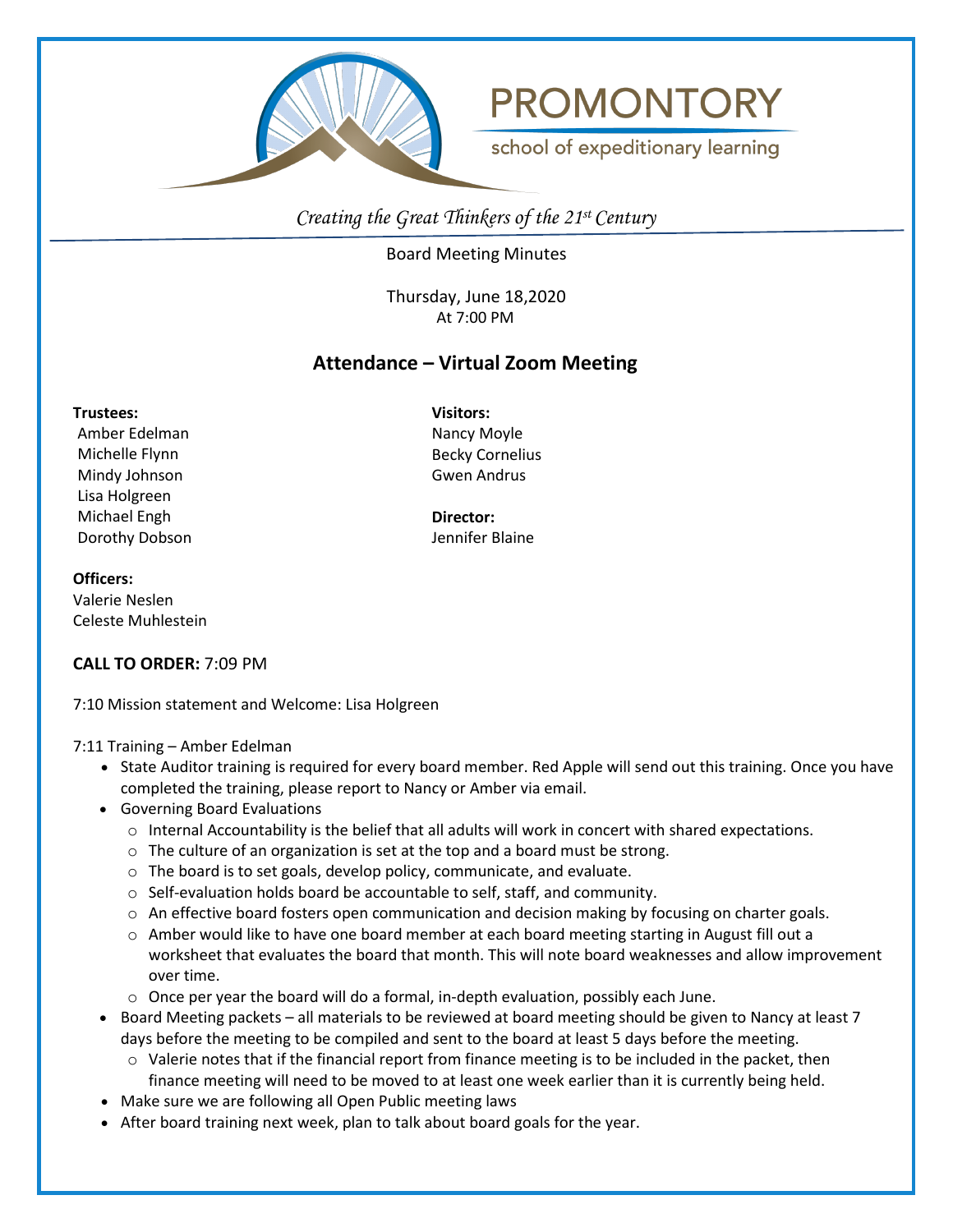- SCSB Distance Program Form:
	- o Pilot program from the state for 2020-21 and 2021-22 school years.
	- o Meetings with Sydnee Dickson at the state level have been happening and announcements will be made by June 23<sup>rd</sup> in regards to budget and mandatory guidelines that must be followed.
	- $\circ$  As a charter school, we can make decisions that will be best for our school as long as they are compliant with the state rules.
	- $\circ$  This SCSB Distance Program is a program we can apply for that will allow us to offer distance learning for our students during COVID since distance learning is not part of our regular charter.
	- $\circ$  The state guidelines are going to require social distancing and we have to decide how best we can meet those needs.
	- $\circ$  Marie from the charter board said that temperature taking and masks will probably be mandatory.
	- o The form requirements of the SCSB are as follows:
		- By board rule, instruction must be given by licensed Utah teacher and students must be registered and must follow state standards, state testing, and accountability measures (roll taking, etc) Measure time for 990 and 180.
		- Links for the required URLs to our expectations for home access and GoGuardian
		- Enrollment Policy how we are going to track attendance and claim credit for it and make sure meeting those days/hours
		- We have to complete assurances must outline the distance and blended learning program
		- We have to approve it in an open public meeting.
		- **Must be turned in by June 30, 2020.**
	- o As of now, according to Jennifer Blaine, the ideas moving forward include:
		- **F** Offer Google Classroom for older grades and Class Dojo for younger grades
		- Whether students are home or at school, they are studying the same topics
		- **•** Crew meetings would be scheduled so that students in school and at home will be having crew meeting together
		- Teachers would coordinate so that on days in class students are doing more hands-on work and getting help from the teacher/aide. When working at home, students would focus more on virtual work/family fieldwork. Teachers would work together to draw out a curriculum map with these things in mind.
		- It's going to look and feel different from before but will include students at home and in class.
		- If It's difficult and the worry is that it won't provide equitable education because some parents cannot help as much. Wednesday would be for tutoring and small group instruction for students who need additional help.
		- Question from Michael: Do we have a feel for the numbers of families who do not have tech at home to support the school work?
			- According to Jennifer and surveys she completed and how things went in the spring, there were no families who did not have internet access. Some did not have devices, but we were able to provide those. The issue more arose that some students did not have anyone there to help them effectively use the technology or answer questions they had. We will work to not have all of the instruction live, but post videos that can be accessed later.

#### **7:57 PM – ACTION: Approve Minutes**

- Feb 20, 2020 will vote on these next month
- April 21, 2020 minutes Michael motions to approve April 21, 2020 minutes. Mindy seconds the motion.
	- o Dorothy: aye
	- o Michael: aye
	- o Mindy: aye
	- o Michelle: aye
	- o Lisa: aye
	- o Minutes approved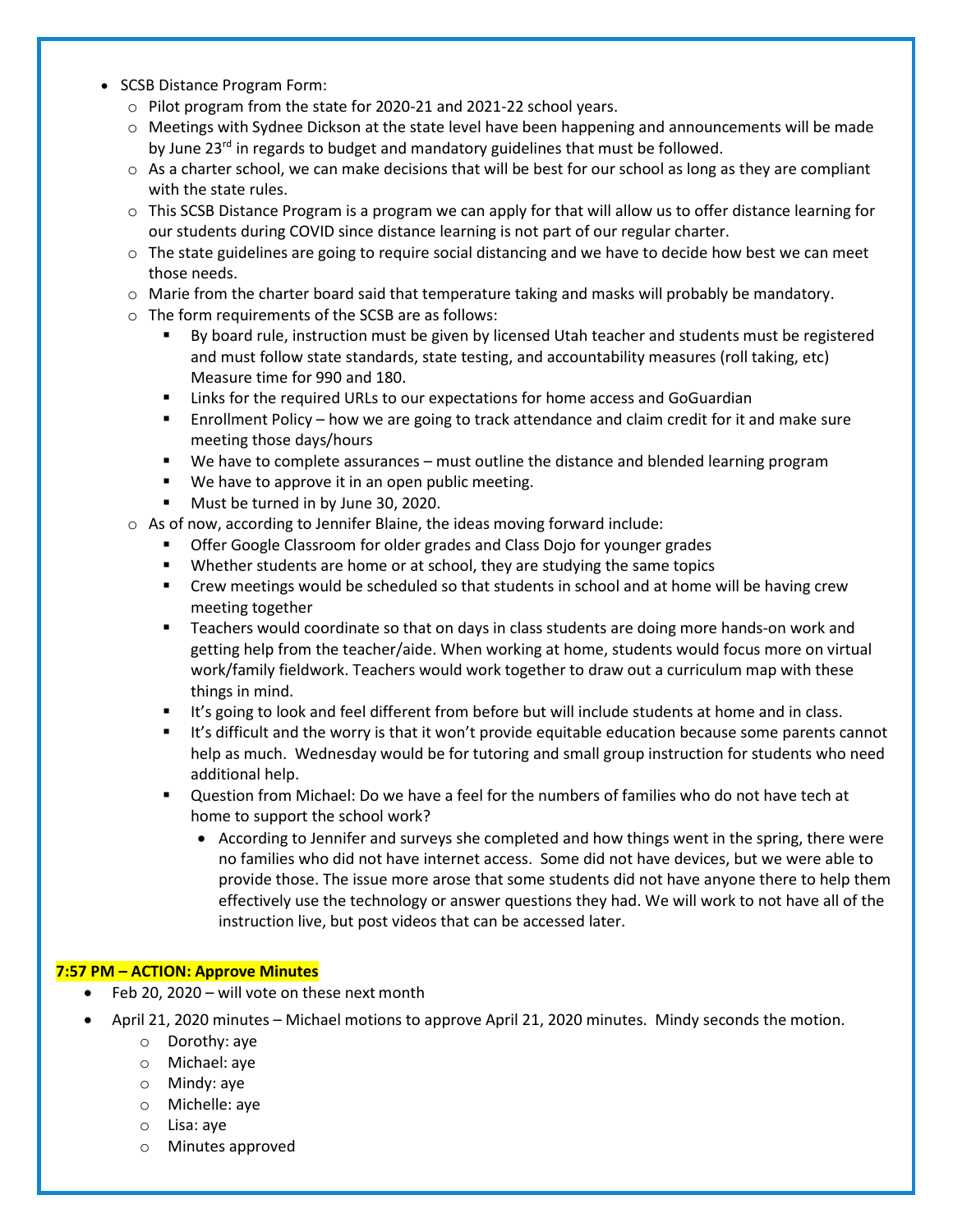## **7:59 PM Public Comment**

No Public Comment

#### **8:00 PM Finance Report**

- Red Apple changes: Matt will no longer be our account manager. Monty assigned Brian Cates to be our new business manager. We are grateful to Matt because he has been so influential in helping us maintain excellent fiscal responsibility. We are excited to work with Brian because he is an excellent communicator and works with several schools that are very similar to us.
- Budget Review Michael Eng
	- o Went over budget carefully at finance meeting.
	- $\circ$  Need to get the debt-service ratio to 1.2%; with changes made at yesterday's finance meeting we are at 1.16. When we finish the capitalization of building expenses, then our ratio will be 1.24 for the year. So we will have met our financial obligations for the year.
	- o We have a 1.9% operating margin, and this is still positive. We would like to see that higher next year, but that may be difficult with the expected state budget cuts.
	- $\circ$  Enrollment 426 for the end of the year
	- $\circ$  Days cash on hand  $-140$
	- o 1.4 million dollars in bank accounts
	- $\circ$  Finance committee went through the budget detail to find areas where expenses can be cut and did find additional funds to get us to the 1.2% debt service ratio.
	- o There is a new budget line 4500 for the CARES act and it looks like we will have \$37,000 coming next year for CARES act spending.

## **8:07 PM Business Items:**

- Spring Retreat Date this coming Tuesday, June 23<sup>rd</sup> at 5:00 pm. We will have board training from Erin Preston from Lear and Lear and then will need to approve a few things.
- 8:10 PM COVID-19 status and adjustments
	- o Jennifer's thoughts on procedures and what items need to be purchased:
		- Face shields for the staff and teachers so their faces and lips can be seen
		- Thermometers (including contactless ones) for taking temperatures
		- CARES act funding will also be used for teacher salaries and tech purchases
		- Plexi glass for the front office
		- Portable sinks for quicker handwashing are suggested and discussed; Celeste says that the dad crew would probably be willing and able to construct some inexpensive portable sinks.
		- Whether or not visitors to the school will be welcome and what procedures they will be expected to follow are discussed
		- Ideas for recess are as follows: students will go to break and stay with their crew in an assigned area that will rotate each week. We will have more organized games and activities during break and playground equipment will be sanitized each day.
		- Limited to no sharing classroom materials students need to each have their own supplies.
		- As far as limiting students to 6 feet separation, our classrooms are not big enough for this. The only way to feasibly mitigate this risk is to have less students in the classroom
		- Gwen's thoughts on EL during COVID: Need to shift our thoughts into the future and do things purposefully and work moving forward. Plan things that can work with an EL curriculum that is partially in school and partially at home. Focus on, "We are and we will," vs "We would have and could have." We will still have deep dive into expedition and will have a really great expedition for these kids.
		- Michael suggest a Zoom town hall meeting and invite parents so they can be face-to-face when we talk to them about the decisions.
		- Would we consider taking more distance learning students? Increasing those numbers would increase workload, so maybe that is not feasible, but would help with enrollment and budget. Michael would hesitate in doing that based on who we are and what our charter is. Jennifer does not feel comfortable adding more students even if they are strictly distance learning.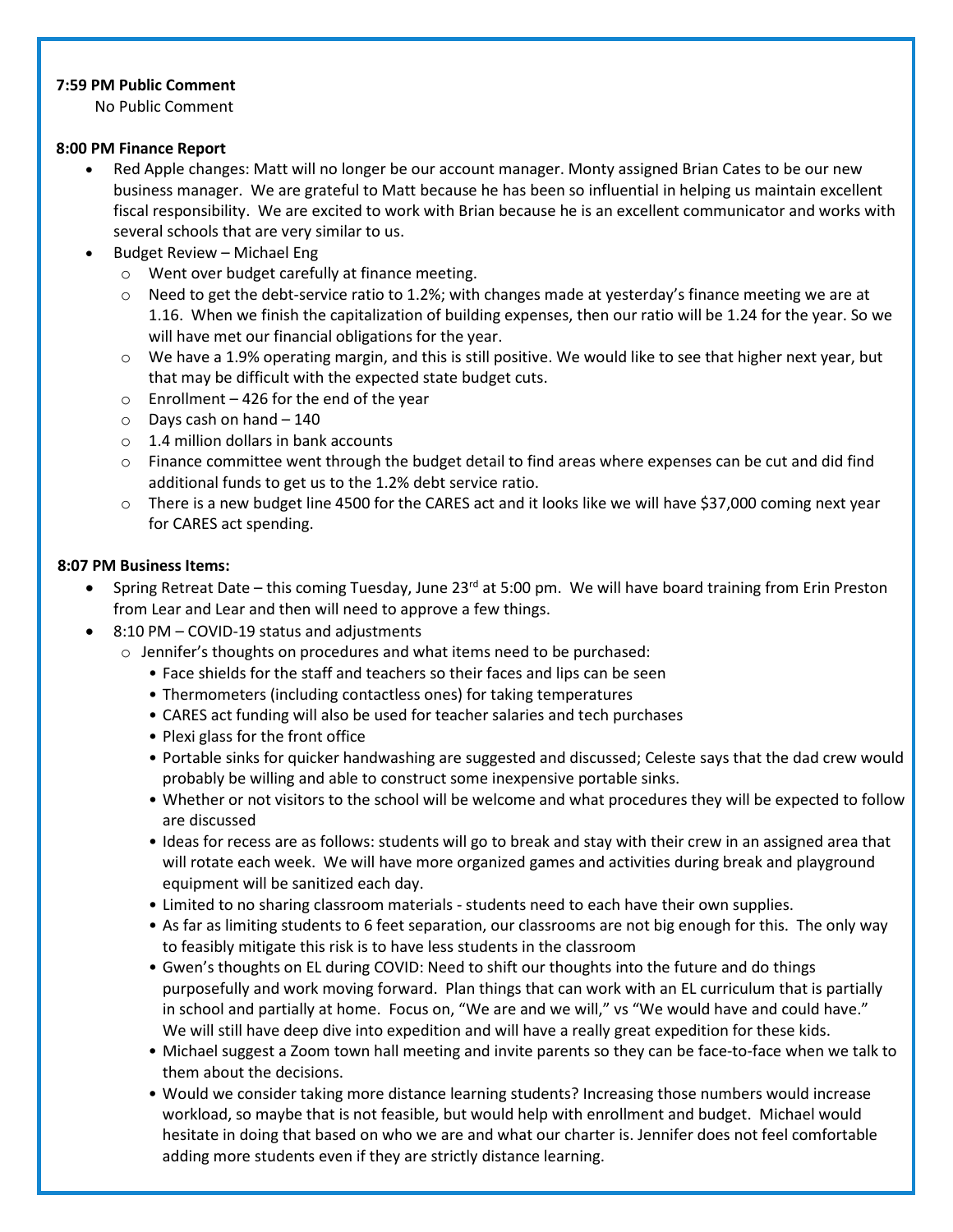- One idea is that our charter allows up to 500 students, but our school is burdened if we go that high. However, if people want to do a distance-only year and commit to it for the entire school year, then we could use some of the CARES act funding to hire a couple strictly digital teachers and increase enrollment in the distance learning. Parents would have to sign a paper stating they understand their students who are currently enrolled in Promontory will have a spot when distance learning is over, but new people who come strictly for the distance learning plan would understand that once the year was over, they would have to enter the lottery to be enrolled in the school. Michael will send Matt and Brian ideas to see what our options would be if we upped our enrollment in distance learning for the year.
- 9:04 PM Budget Fiscal Year 2019-20
	- o Is there anything more we need to discuss about this? No.
	- 9:05 PM Budget Fiscal Year 2020-21
		- o Column M is projected based on 430 students which is very conservative -- our current enrollment for next year is already higher than that.
		- $\circ$  We gave planned next year's budget to be exactly the same is this current year's budget because we know there are projected cuts and are not sure what that will do the budget raise the legislature approved.
		- $\circ$  We are going to vote on this tonight with the understanding that this will change again once the state budget cuts things by the projected 5%, 10%, or even 20%.
		- $\circ$  Both of the main budget lines that affect us as far as state funding to charter schools goes did not change in an of the proposed budget-cut scenarios.
		- $\circ$  A 3% operating margin is our limit. If we don't have that then we go back and start making cuts to our budget.
		- $\circ$  Our net income \$116,000 which is only 8% above what we need to make the 3% operating margin limit. We will likely have to amend this based on info from legislature.
- 9:12 PM Audit Committee Assessment
	- o The Audit Committee is made up of four board members who cannot be school employees, contractors, or business managers.
	- $\circ$  Typically board chair, vice-chair, treasurer and one additional member.
	- $\circ$  The job is to choose the auditor based on a three-year contract and then to review the audit once per year.
	- o The audit usually comes back in the fall in October/November time.
	- o According to the UAPCS website, an annual audit is performed and presented to the board. The treasurer is to review the bank statements each month. An accounting manual and accounting controls are to be in place. The committee is to assure that the school is adequately protected by insurance.
	- $\circ$  PTIF resolution was ratified last June and it is recorded in the board minutes from that time.
- 9:17 PM Board Members
	- o Valerie Neslen and Kassi Capener both feel it is time for them to move on and for the new board to take the lead so they are no longer going to serve on the finance committee. We will miss them and appreciate all they have done. They are willing to answer questions any time we need to ask something.
- 9:19 PM Fraud Risk Assessment
	- $\circ$  This is a new requirement. The state is looking for the finance committee to self-identify risk levels and controls we have for our financials. It is a high-level, quick look.
	- $\circ$  Our score yesterday was 325 points which puts us in the lower end of the low-risk category which is good.
	- $\circ$  One area of strength is basic separation of duties. Two people are signing checks, different people access and record money so we can avoid employee or board member embezzling without getting caught.
	- $\circ$  One area for improvement is that we need to create a policy to lay out how people can report suspected fraud or financial abuse and what the procedures for dealing with reports will be.
	- $\circ$  We need a policy on travel that defines what can and can't be paid for with school funds.
	- $\circ$  Our ethical behavior protocols are good now that we have the new ethics policy and training with requirement of signing a statement to follow the ethics policy by each employee.
	- o We have a licensed CPA and accountants through Red Apple to help us.
	- o We will get points for the new state auditor online training.
	- $\circ$  Our management team has at least 40 hours of financial training because Red Apple counts for that.
	- o We could create a Fraud Hotline email if we want more points there.
	- $\circ$  Small charters and small districts do not usually have internal audit functions.
	- $\circ$  We will have a formal Audit Committee for next year so that is good.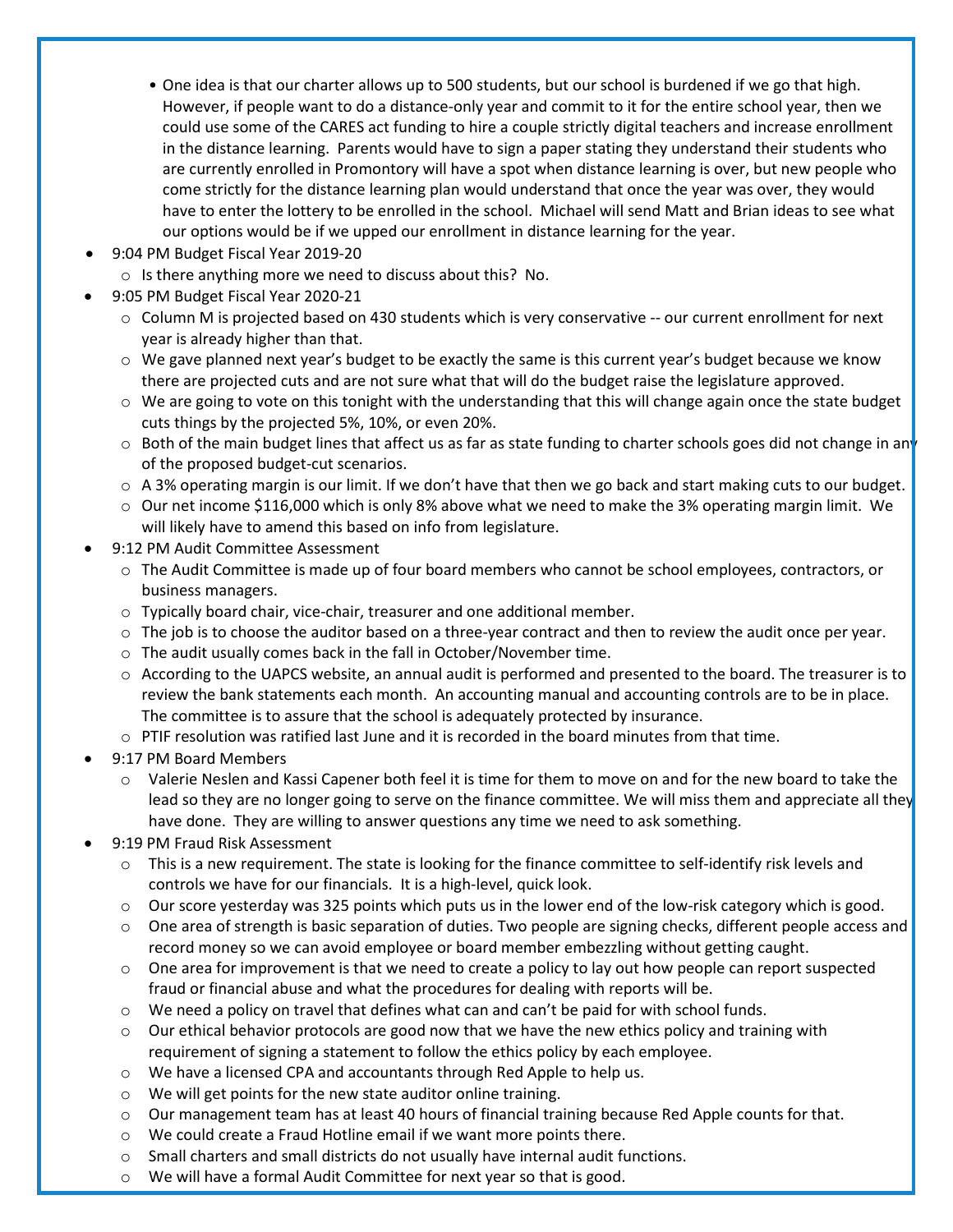## **9:35 PM Action Items:**

## **9:36 ACTION: 5/6 and 7/8 Overnighter Contingency Plans**

- Mindy motions to approve the 5/6 and 7/8 Overnight Campout Contingency plans. Michelle seconds.
	- o Dorothy: aye
	- o Michael: aye
	- o Mindy: aye
	- o Michelle: aye
	- o Lisa: aye
	- o 5/6 and 7/8 Contingency plans approved

## **9:37 ACTION: Engagement and Exit Survey Policy**

- Michelle resolved the concerns that were discussed last month. If we need to, we can adjust the policy next year, but it is ready for a vote now.
- Michelle motions to approve the Engagement and Exit Survey Policy. Lisa seconds the motion.
	- o Dorothy: aye
	- o Michael: aye
	- o Mindy: aye
	- o Michelle: aye
	- o Lisa: aye
	- o Engagement and Exit Survey Policy approved.

## **9:38 ACTION: Audit Committee**

- Do any officers want to volunteer to be on the Audit Committee? No.
- Lisa motions to approve the Audit Committee with members of Amber, Mindy, and Michael. Seconded by Michael.
	- o Dorothy: aye
	- o Michael: aye
	- o Mindy: aye
	- o Michelle: aye
	- o Lisa: aye
	- o Audit committee consisting of Amber, Mindy and Michael approved.

#### **9:39 Board Members**

- Every August prior to the new school year all board members must read the policy manual and read and sign the board member agreement.
- Governing Board Trustees can serve two 3-year terms in a row. If they want to serve more after that, they must take a sabbatical and then can come back.
- Governing Board Officers have two-year terms and can serve as many in a row as they desire.
- Current Trustees that do not need to be voted on are Amber Edelman, Mindy Johnson, Michael Engh, Lisa Holgreen, Michelle Flynn, and Dorothy Dobson.
- The PoP! President is an officer on the board but is an automatic appointment of whoever the PoP! Crew votes as their president. (The board does not vote to approve this person.) This is Celeste's last year of her three-year term.
- Current Board Officers that do not need to be voted on are Paige Kearl and Chad Painter. Officers Loretta Muhelstein and Marci Beeton will need to be re-elected.
- Amber feels as we become more organized with board meeting packets going out in advance if we work to create a place and a job for officers maybe it will help them have a vested interest in participating fully. Marci has expressed interest in participating more and Amber will reach out to the others to gauge their interest in continuing as officers.
- Add the posting of officer and trustee positions to Tuesday's agenda. We would love more of both.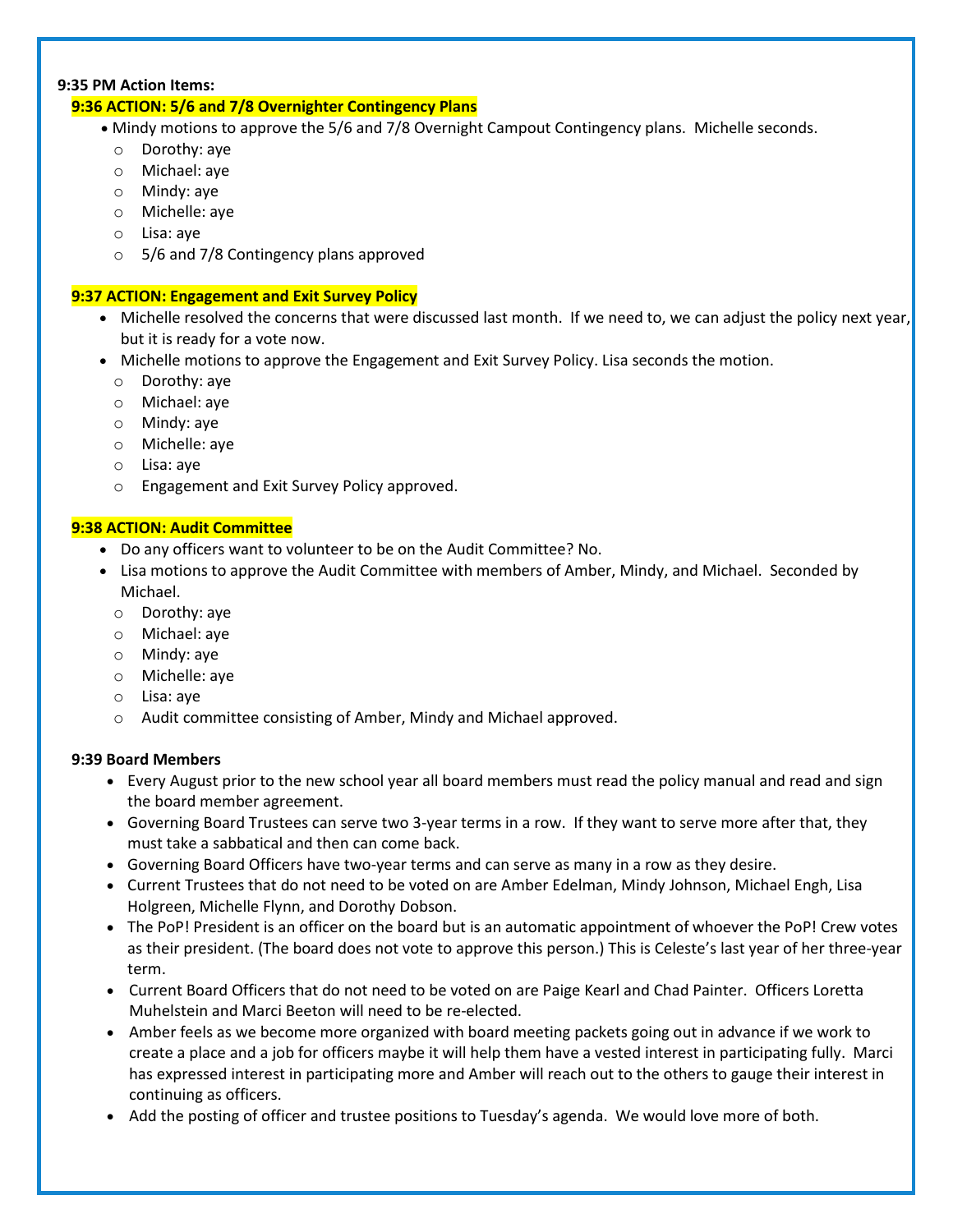#### **9:54 ACTION: 2019-20 Final Budget Approval**

- Michael motions to approve the final 2019-20 annual budget. Dorothy seconds.
	- o Dorothy: aye
	- o Michael: aye
	- o Mindy: aye
	- o Michelle: aye
	- o Lisa: aye
	- o 2019-20 final budget approved.

#### **9:55 ACTION: 2020-21 Annual Budget Approval**

- Mindy motions to approve the 2020-21 annual budget. Dorothy seconds.
	- o Dorothy: aye
	- o Michael: aye
	- o Mindy: aye
	- o Michelle: aye
	- o Lisa: aye
	- o 2020-21 annual budget approved.

#### **9:56 ACTION: 2020-21 Fundraiser Approvals**

- Michelle motions to approve 2020-21 fundraisers as follows: Spring Family Fundraiser, Used Uniform Fundraiser, Box Tops Fundraiser, Primary.com Uniform Fundraiser, Smith's Community Awards Fundraiser, and Amazon Associates Program. Lisa seconds the motion
	- o Dorothy: aye
	- o Michael: aye
	- o Mindy: aye
	- o Michelle: aye
	- o Lisa: aye
	- o 2020-21 Fundraisers approved.

#### **9:57 PM Director's Report**

- **Staffing:** This was a big one. We still need to hire a few aides, but we will do that in August. New staff as follows: April Stoddart (1-2), Glenna Petersen (1-2), Tami Gerbich (1-2), Darnelle Earl (3-4), Becky Cornelius (5-6), Ian Kelly (5- 6), Nick Smith (7-8 math), Jan Whimpey (SPED director), Gwen Andrus (Instructional guide), Kim Jensen (aide 1-2), Mandi Turner (SPED aide), Kelsey Walton (SPED aide), McKell Cottrell (aide 5-6), Naomie Williams (Aide 5-6)
- **Lottery:** Ran this morning at 9:15 am. Will have 454 if all offered accept and register.
- **Student Achievement:** Lots of playing outside for the summer!
- **Charter Agreement Goals:** students making connections with community service learning 100% this year. Great Thinkers 100% compliance. During closure some did more and some less about acting with humanity. 100% when the school was fully open.
- **Professional Development:** Invite all new teachers to do EL Classrooms and Practice which Jen Wood suggested. Meeting with them Tuesday afternoon to discuss needs and see what is best for the school as far as training new teachers. August 17<sup>th</sup> staff retreat. You are all invited. Amber will verify with Erin Preston that having a quorum there will not be a problem. New staff orientation will be at the beginning of August.

#### **10:04 PM Closed Session –** No closed session.

#### **10:04 Adjourn Meeting**

• Amber thanks everyone with a special thanks to Valerie and Kassi for staying on this year to help the board. We needed their life preservers and wealth of knowledge to help. Both have said that if we need help we can call them.